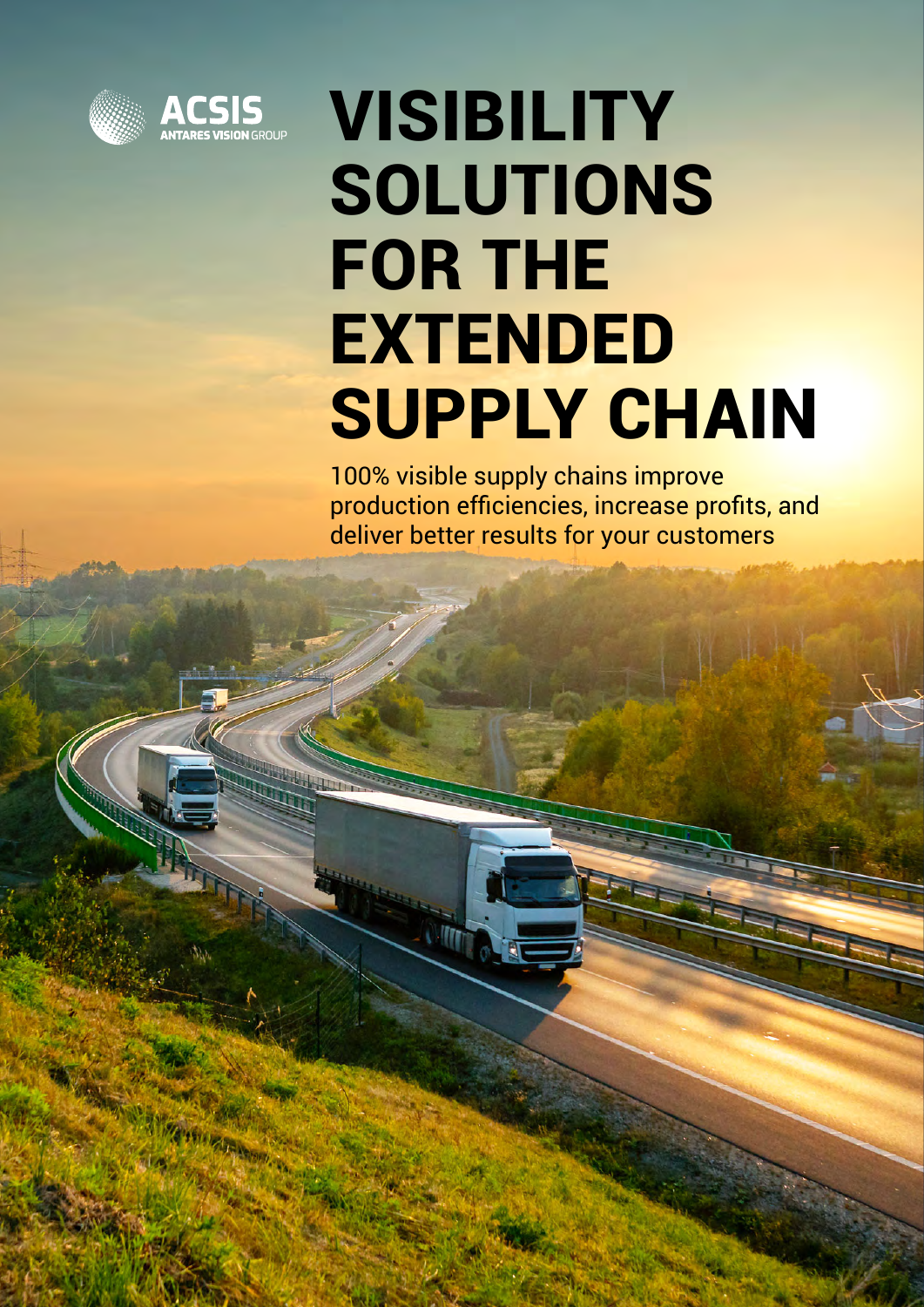## THE IMPORTANCE OF SUPPLY CHAIN VISIBILITY

#### **Optimizing the Extended Supply Chain for Superior Performance**

For many industries where processes and materials are spread across a global network of plants and partners, complexity is the norm.

To meet product specifications and rigorous compliance regulations while operating at peak efficiency, you need real-time visibility of products and returnable assets as they progress across the extended supply chain. ACSIS Visibility Solutions connect local, regional, and global operations for a real-time view across the supply chain

#### **Manage Supply Chain Complexity**

Delivering products to unique customer specifications means managing complexity:

- Visibility below the batch level
- Product identification
- Returnable asset visibility

"Organizations can no longer rely on traditional enterprise-centric supply chain practices to collaborate and complete"



#### **Build a Digitally Connected Supply Chain**

Transform data from edge devices, business systems, and supply chain partners into actionable insights for more strategic decision- making, new efficiencies, and higher levels of service.

#### **• INCREASE DATA ACCURACY**  Use more granular, real-time data to increase inventory control and provide more accurate, predictive outcomes.

#### **• IMPROVE DECISION MAKING & PLANNING**

Gain more insight with predictive analytics to respond to customer demands more quickly and manage product lifecycles.

#### **• STREAMLINE COLLABORATION** Align seamlessly with your partner network to gain better visibility and identify areas of improvement, compliance, and governance.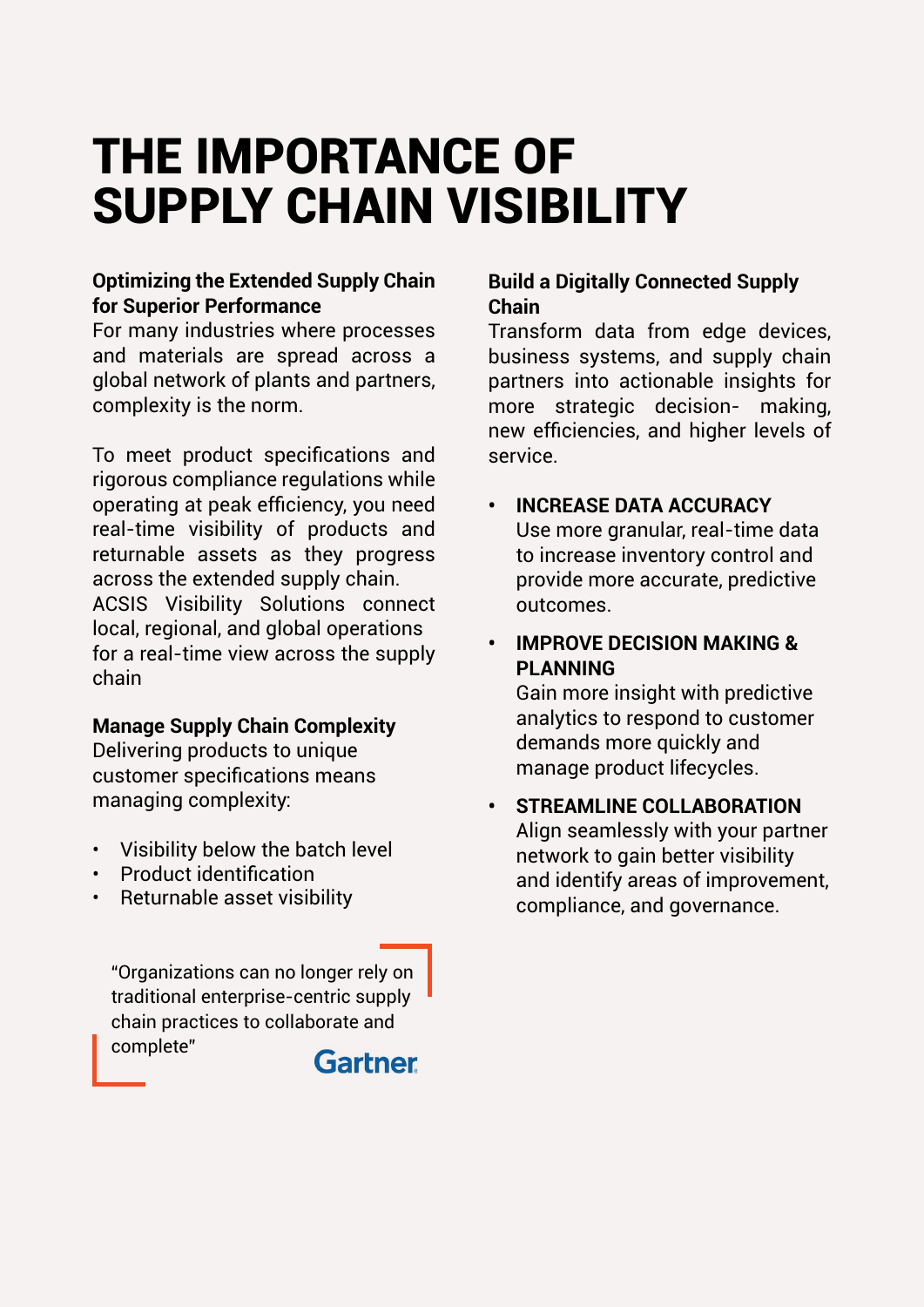## VISIBILITY SOLUTIONS FOR THE EXTENDED SUPPLY CHAIN

ACSIS Visibility Solutions connect local, regional, and global operations for a real-time view across the supply chain. Start by collecting data from any source, apply business rules and workflows to design more efficient processes, populate dashboards with actionable analytics, and deliver better customer experiences through a connected and intelligent ecosystem.



Data visualization that tracks key performance metrics

ACSIS Visibility Solutions combine tools, applications and components delivered on a common platform to support real-time localized action and connectivity. All supply chain participants share a single, common view of supply chain data.

- **• Source** Collect data from all edge sources for a complete picture of activities in the extended supply chain.
- **• Process** Apply business rules and workflows and provide necessary alerts.
- **• Analyze** Compile information and show in a meaningful way.
- **• Update** Connect ERP and enterprise support systems, satellite sites, partners, and customers for one accurate view.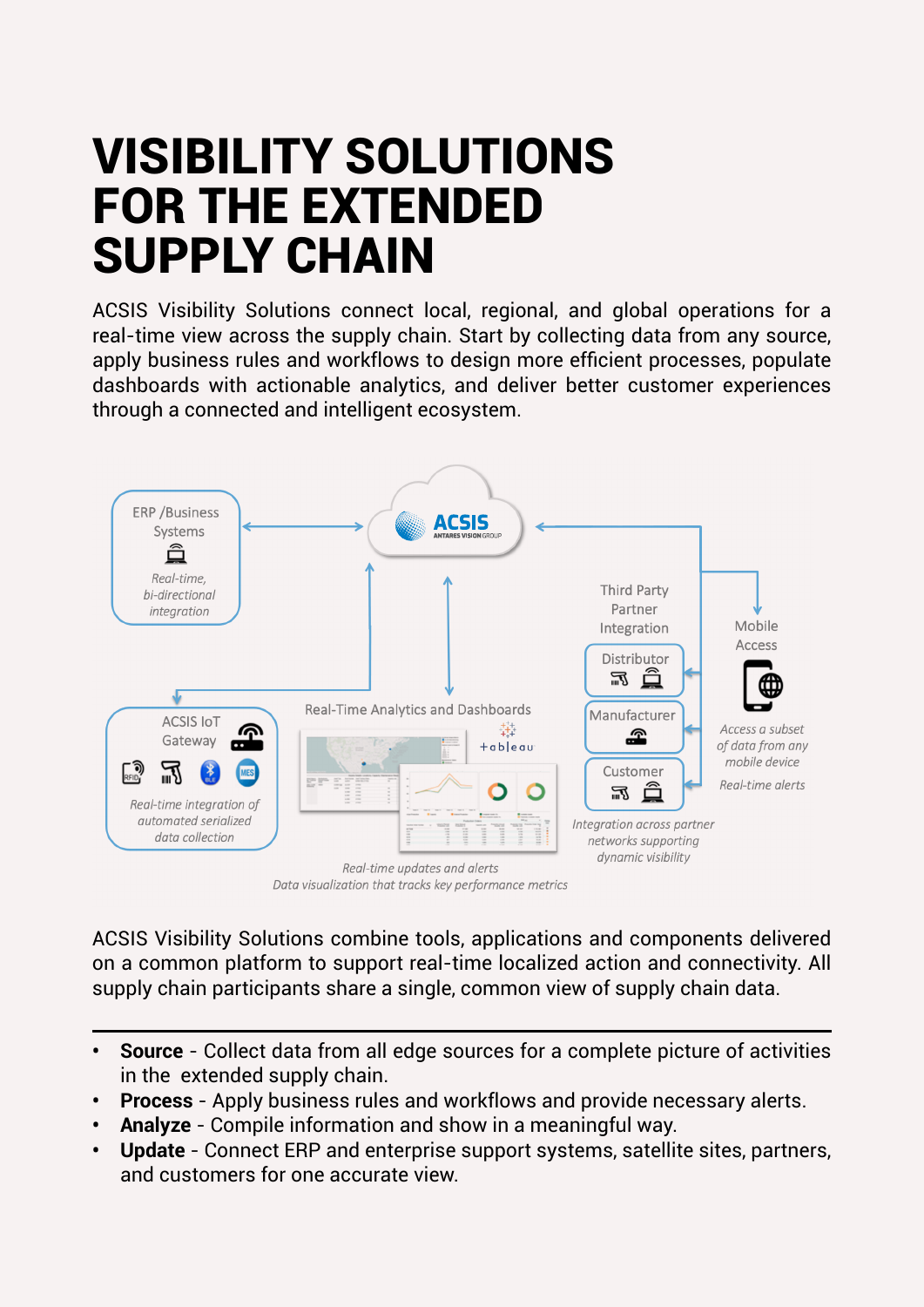## DATA COLLECTION & ANALYTICS

#### **Real-time, Bi-Directional Data Capture**

Knowing how well your supply chain is working and identifying where it is underperforming requires current data and key performance indicators gathered in real time. But if your data is out of date, compromised by inaccuracies, or unreliable, those indicators will be worthless. ACSIS collects data at the execution level to provide real-time, bi-directional data capture that allows a secure hand-off to other internal systems. You get the answers you need to solve issues in real-time and keep your supply network in sync.

- Support data collection across different modalities, including barcode, RFID, vision systems, IOT devices, and mobile devices.
- Direct collected data to multiple systems for "scan once" multi-system updating in real time.
- Ensure business continuity by enabling transactional processing to continue irrespective of the availability of your enterprise systems.

#### **Better Insight to Improve Efficiencies**



To improve supply chain performance, organizations and their partners need new ways to share information, analyze problems, identify opportunities, and reach better decisions. ACSIS provides advanced analytics that enable you to analyze information to determine how activities and decisions will influence downstream operations.

- Surface and solve complex, systemic issues across the supply chain.
- Improve operational excellence in service, cost, agility, and inventory levels.
- Anticipate and prevent obstacles for better performance.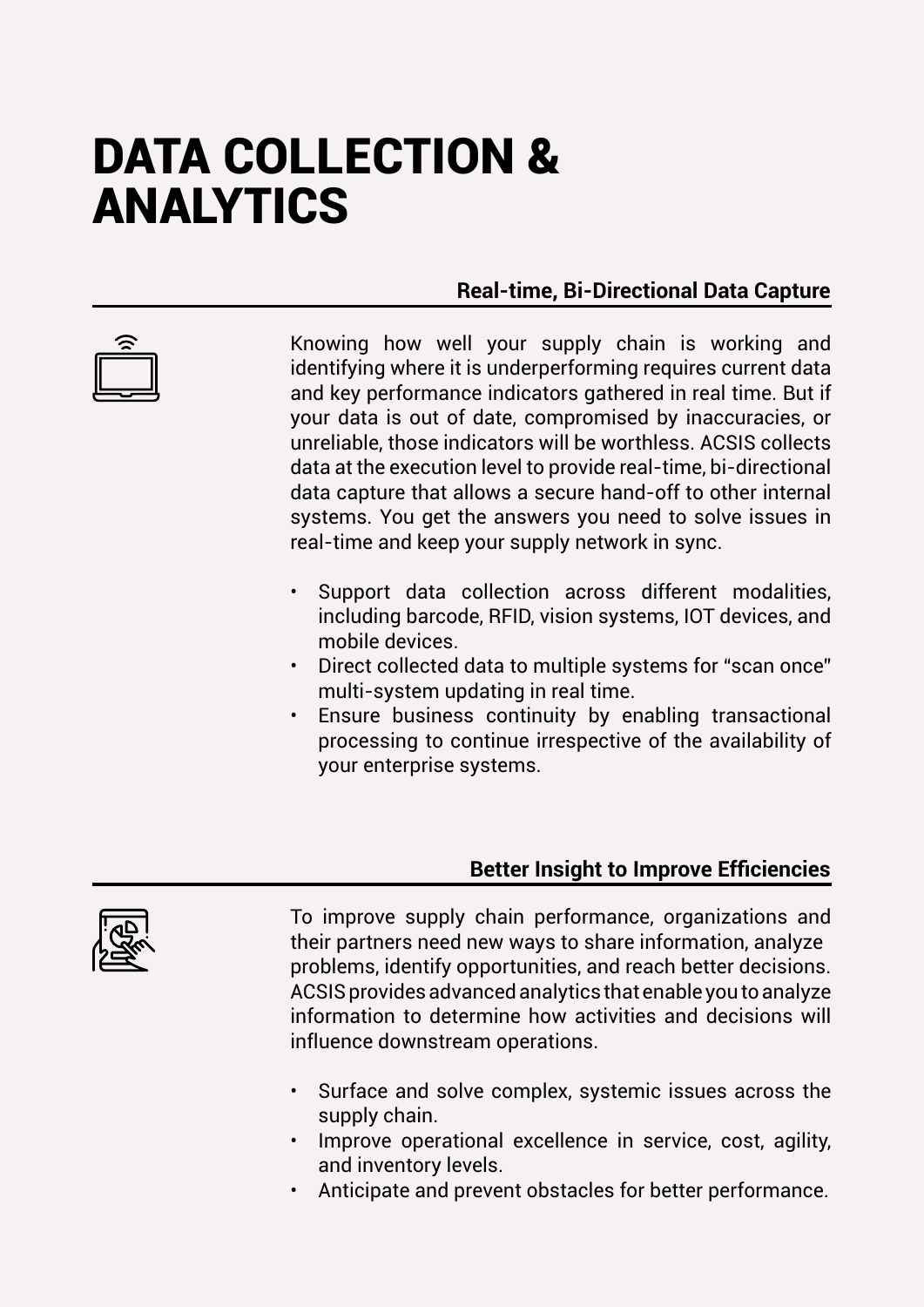## ACSIS SOLUTIONS

### VISIBILITY

**Get Your Supply Chain Under Control**

In a world dominated by lean inventory practices, volatile demand, and a growing focus on risk mitigation, organizations are seeking better ways to understand, and control how products and assets move across the extended supply chain.

ACSIS tracks the movement of products and assets at any point in the supply chain, including returnable assets, allowing you to exchange data with partners and suppliers in real time for complete end-to-end visibility.

- Automated visibility across your multi-partner ecosystem.
- Real-time data exchange via the cloud for improved speed, scalability, and performance.
- Actionable analytics to identify correct production issues proactively.

## PARTNER CONNECTIVITY

#### **Deliver a Seamless Partner Network**



For your partners to deliver a great customer experience, they need to align seamlessly with your priorities, standards, and processes. ACSIS Partner Connectivity leverages the cloud to connect partners with timely access to the information they need to deliver to the highest standards. With real-time visibility and integration, partners can work better to manage demand, communicate consistently, and collaborate more effectively.

- Maintain common enterprise standards with up-to-theminute production monitoring, consistent serialization data, and more uniform product labeling.
- Source trustworthy data directly from partners for better insight.
- Support real-time supply chain decision making based on complete data.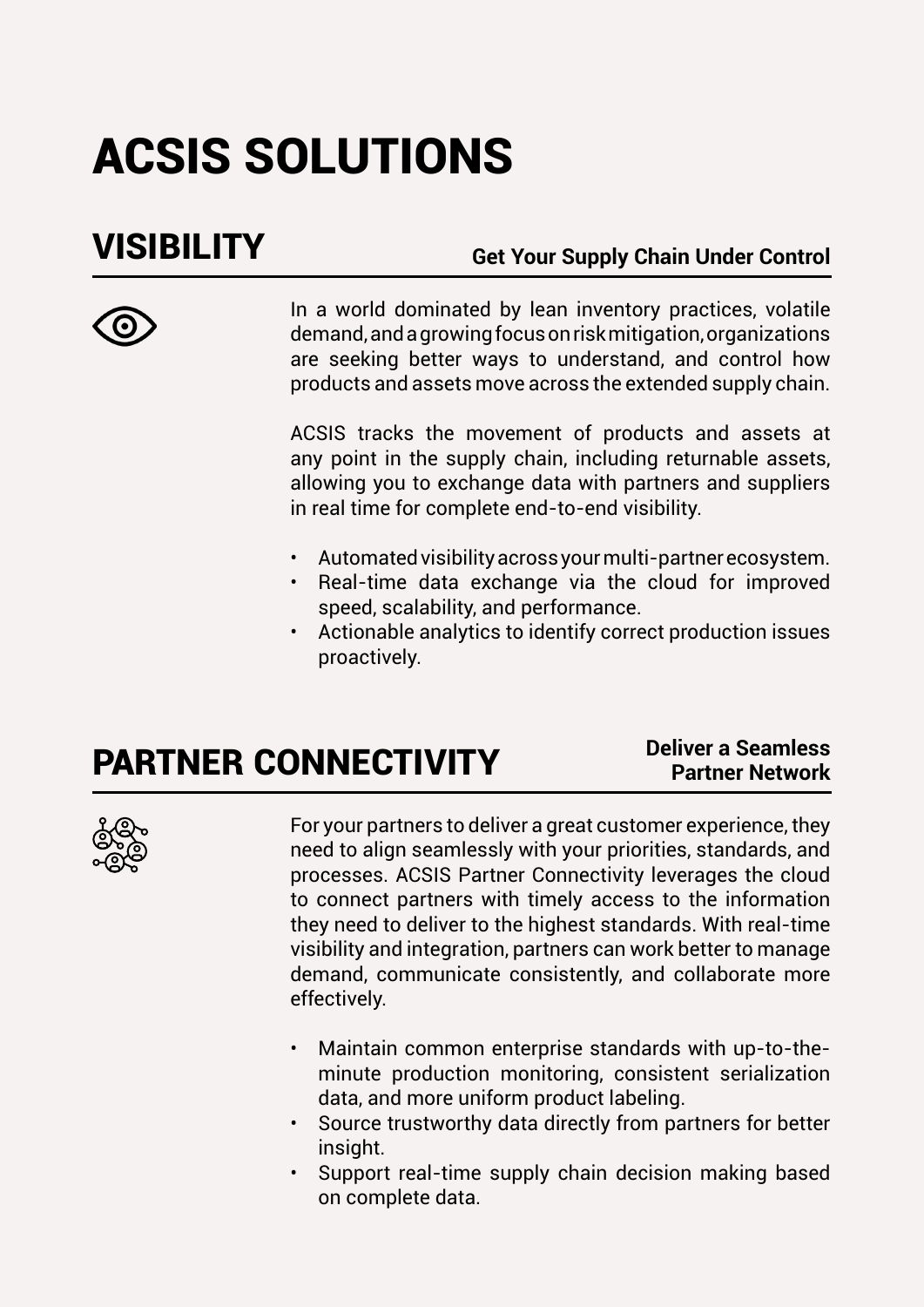## ACSIS SOLUTIONS

### UNIQUE ITEM IDENTIFIERS

**Track at any level**



With ACSIS Visibility Solutions, you can incorporate unique item identifiers at any level and connect that data across your supplier ecosystem from the enterprise to the edge integrating EPCIS providers and other regulatory and business systems for seamless and secure data exchange.

- Comply with industry regulations.
- Control counterfeiting and theft.
- Manage returns and recalls more efficiently.
- Gain strategic insight into the extended supply chain.

### LABEL MANAGEMENT

#### **Transform Your Labeling Strategy**



With embedded intelligence, labels can do more than identify what's in the box, they can help organizations speed delivery, control inventory, meet rigorous compliance standards, and monitor and analyze performance across the supply chain. ACSIS Label Management delivers next-generation capabilities to your enterprise and its extended supplier network. Transform your labeling strategy by putting the power of label execution into the hands of your suppliers and still retain governance and control.

- Centralize label governance.
- Deliver labeling capabilities to partners through the cloud
- Monitor and report on performance and compliance through integrated analytics.
- Deliver the right labels to the right printers and verify label accuracy.